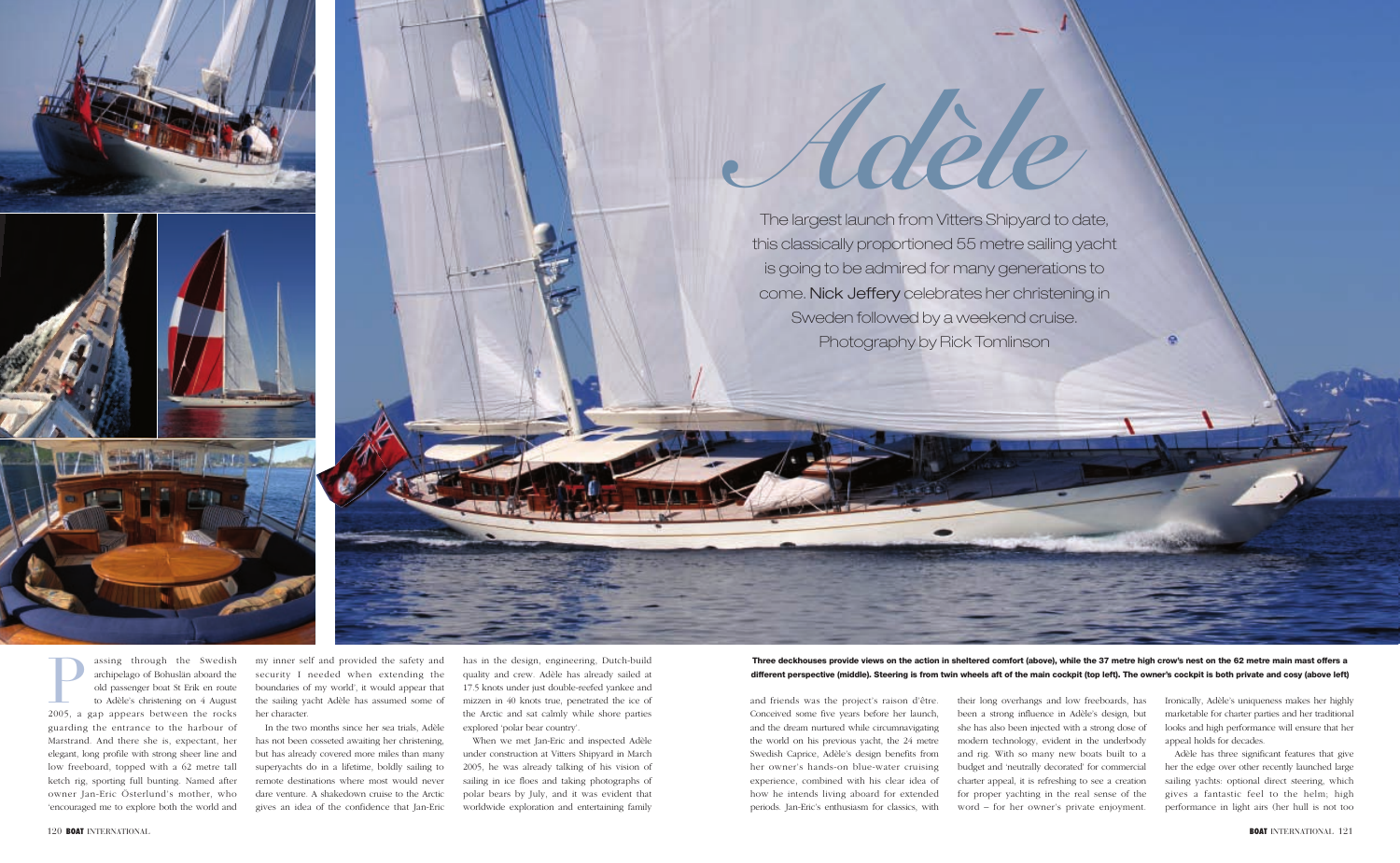voluminous, and five keels have been tested in towing tanks and various rig and sail combinations optimised at Southampton University's Wolfson Unit); and truly private owner's living quarters, well aft of the twin wheels, comprising a large cockpit, deckhouse and sleeping accommodation. These give an indication of how her owner intends using her: enjoying the feel of hands-on helming, under sail even in the lightest of breezes, and sharing moments of privacy and reflection with his wife after the guests are well attended to.

Joining Adèle for two days gentle sailing with the Österlund family and some VIP guests, we board in the morning, via the passerelle aft, stowing our bags in one of the two twin guest cabins aft of the deck saloon. Gathering around Jan-Eric in the main cockpit, below the bimini, we are briefed on the day's activities and shown the itinerary on a paper chart laid out on the central table, forward of the central electronic chart console and twin wheels. This area is the focal point for both sailing and socialising, and

can comfortably hold about 40 guests in port, should rain clear the decks, with side windows that roll down for protection. Windows overhead for viewing the mainsail from the helm can be covered for shade when sailing in the midday sun.

Bow and stern side thrusters quietly ease Adèle away from the quay and the V12 1,000hp Caterpillar engine, driving a four-bladed 1.3 metre diameter variable-pitch propeller, pushes her 290 tonnes smoothly through the calm sea at over 13 knots before you even notice that the main engine is running. With a few knots of air, captain Andre Engblom instructs the deck crew to hoist the sails. Two crew on the foredeck, each harnessed with a remote control unit, push a few buttons, and in a minute or so of gentle whirring, 1,358 square metres of sail is set, with full main, mizzen and yankee. Close fetching effortlessly at 9 knots in 8 knots of true wind, the carbon-stabilised Spectra sails from North Sails Denmark glisten magnificently in clear blue skies as they are tweaked to optimum shape.



Cracking along at 10 to 11.5 knots in 12 knots true, guests disperse into clusters in different areas of the deck: a couple sit on an outboardfacing bench in the sun to leeward, a group of four atop the owner's deckhouse enjoy a commanding view of the helmstation, while others relax with books and coffee in the main cockpit, and one dangles toes over the side, the low freeboard allowing an occasional dip into the fresh Scandinavian water. Teak seats in the pushpit allow one person to lie down or two to sit for a cosy chat, and of course the pulpit seat is a popular spot from which to look back and reflect on the tremendous power of the vessel.

Taking the wheel is a real delight with the direct steering engaged and – either viewing the B&G apparent wind angle display mounted high at the forward end of the cockpit or sitting outboard to view the telltales – you can imagine the pleasure of becoming more acquainted with Adèle's responsiveness through countless wind and wave combinations around the world. As the breeze increases to 15 knots true, the command is given for the first reef to be put in the mainsail. The mainsail headboard, locked in position at the masthead to reduce compression loads in the mast from the halyard, is released and the halyard lowered, while the first reefing line is taken up simultaneously on to a concealed Rondal captive drum. The headboard is again locked in position and the halyard unloaded. The fully battened slabs of sail are then guided down between lazy jacks and sit securely in the Park Avenue-style 18 metre long,

1.35 metre wide main boom, the cars stacking neatly forward on twin tracks. Both masts and booms are carbon-fibre from Marten Spars in new Zealand.

A 1,500 square metre red and white MPS can be launched from its giant sock, and the 500 square metre mizzen staysail snaked up on a powered furler – used extensively, these certainly assist in eating up the miles in light airs without the need to power up the engine. Compared with sailing aboard long-keeled classics, the acceleration and responsiveness of Adèle is very noticeable, her underwater body having been optimised by Andre Hoek's team. Drawing 4.8 metres, she has a fin keel with a 2.5 metre wide, 85 tonne bulb and a wellbalanced rudder with skeg. Stiffness of racing



**In the main deck saloon, a wood-burning fire provides a focal point (top right), while overhead skylights give natural light (above right). Mahogany panelling gives the library a feeling of enclosure (far right). The owner's deckhouse (above). The main deckhouse is the principal social area (middle)**

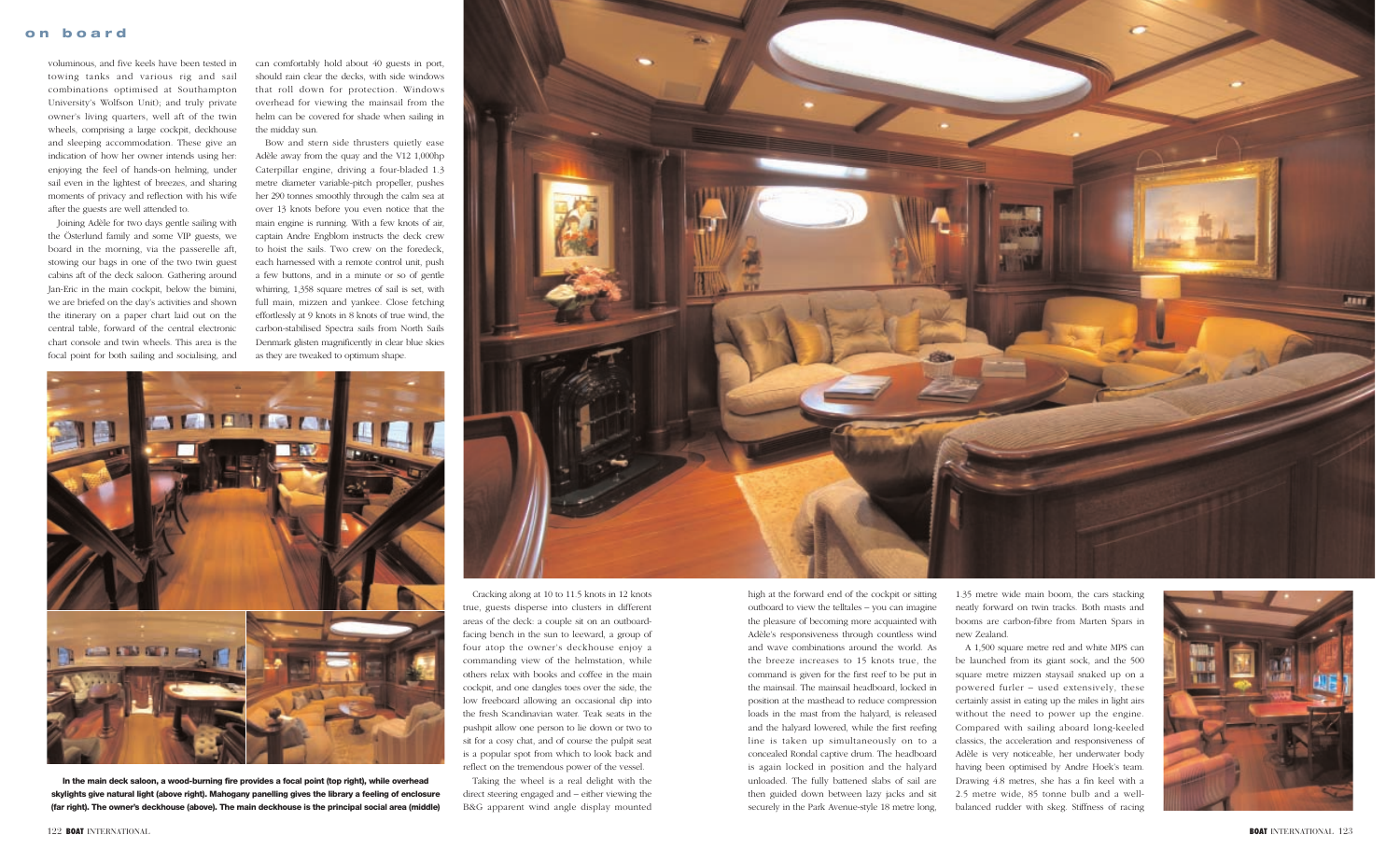

hulls is often discussed amongst designers and racing yachtsmen, but it is surprising to learn from Andre Hoek that Adèle's 55 metre hull structure was developed using finite element analysis, keeping her maximum sag or hog to less than 14 centimetres – still a substantial figure to work with when calculating loads or slack in the ketch rig. Hoek can boast of having some 60 of his designs afloat and this, together with the fact that he has exploited a niche in the market for classic-looking performance sailing yachts, was one of the reasons Jan-Eric had confidence in him to design Adèle, even though it would be the largest project Hoek had undertaken. They also found that they had been thinking along the same lines even before discussing the brief. During an introductory meeting, Hoek had pulled out some proposals that combined the beauty of a large classical racing yacht with the accommodation that Jan-Eric wanted, including an owner's cockpit and private apartment aft and a separate library.

From this aft cockpit you descend three steps into the owner's deckhouse, an area that could easily be mistaken for the main deck saloon. To port, two small sofas are separated by a drinks cabinet and cigar humidor, with a desk and bar area opposite. In the owner's words, 'the combination of privacy and the views that this deckhouse offers makes it a very attractive place to relax after a day full of activities'. Down a few more steps is the owner's cabin, forward of which the sheathed foot of the mizzen mast stands like a contemporary work of art, flanked by a dressing room to starboard and bathroom to port.

The main deckhouse is the principal social area, furnished with low sofas to one side and a dining table opposite. Forward of the seating area is a navigation and communication centre with chart displays. Half a level down from this is the captain's office and beyond that the control room with access to the engine room. Down a companionway forward of the

deckhouse is the full beam main saloon and forward to starboard the office-cum-library – a womb-like retreat from the action on deck, which houses a fine collection of exploration books. Internet access and a digital editing suite for photography and video allow for a comprehensive log to be maintained and shared. Planning the next day's sailing with the chart display aglow, enveloped in the raisedand-fielded mahogany panelling, perhaps with the sliding door open and a view to guests sipping brandy in front of the radiating warmth of the wood-burning fireplace, you can imagine extended living aboard being quite an attractive proposition. The portside seating area in the saloon faces a plasma screen, offering television, DVD or chart viewing. Forward of this, two guest double cabins complement the two twins aft – each with a third Pullman berth. Passing the galley to starboard, a corridor leads

to the crew accommodation, designed for a complement of eight including the captain.

The interior design is the result of a collaboration between the owner and Hoek Design, with Frans Moerbeek doing much of the detailing and de Ruiter fabricating and installing it at Vitters Shipyard. Loose furniture, lampshades, curtains and upholstery were specified by Polly Sturgess, who also sourced the fireplace from an English antique shop and had it restored. Above it hangs a photograph of Jan-Eric's mother, 'the first Adèle'.

'Expansive teak decks' is one of the most overused expressions in yacht brochures, but in Adèle's case they really are. Her enormous foredeck is flush with the exception of a cosy deckhouse, where, protected from the elements, guests can enjoy eye-level panoramic views from comfortable upholstered seating surrounding a table. For alfresco dining under the stars at anchor, a large table and chairs can be set up between the two deckhouses and the





Flanking this deckhouse are two 4.2 metre tenders, with a third  $- a 6$  metre, 2 tonne Novurania with Z-drive – stowed in a recess forward of the main mast. The deck becomes flush after she is launched when two hatches are raised. Each tender is named after one of Jan-Eric's three daughters, in abbreviated form: Ika (Z-drive), Kina (waterjet) and Sanna (outboard). Ika and Kina are well equipped for exploration with GPS navigation, echo sounders and VHF radios with whip aerials. They automatically send their position and depth to the mothership so that soundings can be shown on Adèle's Seabook M18 plotter screen, useful in uncharted anchorages and the kind of tight spots Jan-Eric likes to ease into. At anchor, Adèle is boarded from a side platform



**Above: the guest accommodation comprises two doubles forward of the main deck saloon and two twins, with extra Pullman berths, aft of the main deckhouse, the latter sharing a lobby leading to the owner's stateroom. The quality joinery throughout is by Dutch company de Ruiter**

**Below: the owner's full beam cabin, with king-sized bed and spacious seating area, forms part of a self-contained 'apartment' for extended cruising. Above: opposite the dressing room, the owner's bathroom comes complete with spa bath**